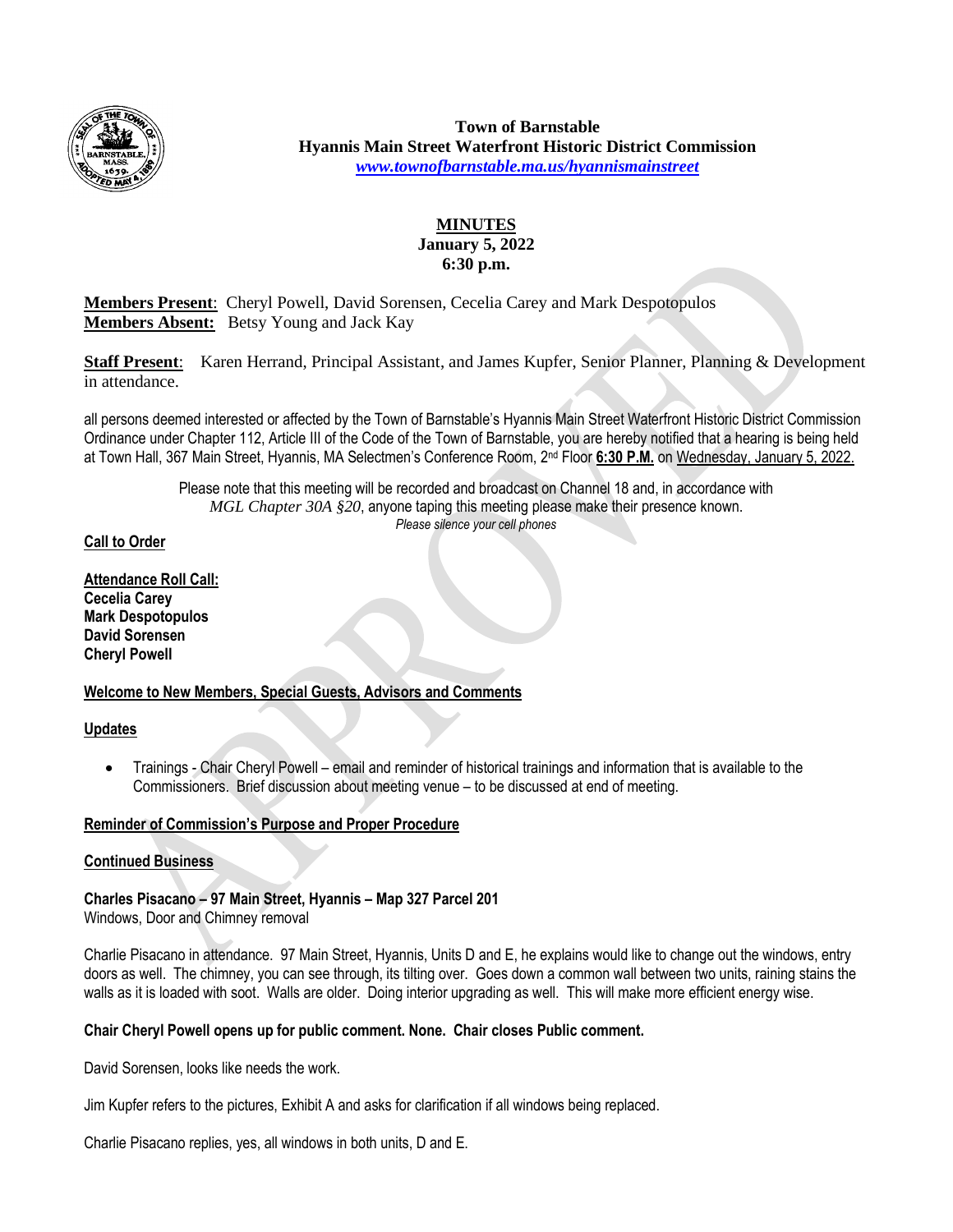Chair Cheryl Powell clarifies that if it is viewable from a public way, that's why has to come to HHDC for approval.

**Chair Cheryl Powell entertains a motion on the Findings, moved by David Sorensen that this application is compatible with the preservation and protection of the district, seconded by Cecelia Carey,**

**Vote: David Sorensen - aye Mark Despotopulos - aye Cecelia Carey - aye Cheryl Powell - aye**

**Chair Cheryl Powell entertains a motion for a Certificate of Appropriateness, moved by Cecelia Carey to issue and approve the application as described and submitted for 97 Main Street, seconded by David Sorensen,**

**Vote: David Sorensen - aye Cecelia Carey - aye Mark Despotopulos - aye Cheryl Powell - aye**

#### **Matters not Reasonably Anticipated by the Chair**

**Other Business** Approval of December 15, 2021, draft minutes

**Chair Cheryl Powell entertains a motion to approve the draft minutes of December 15th, draft min, moved by David Sorensen, seconded by Mark Despotopulos,**

**Vote: Cecelia Carey - aye Mark Despotopulos - aye David Sorensen - aye Cheryl Powell - aye**

**Chair Cheryl Powell discusses in person or remote meetings, asking the Commissioner's what they would like to do, Zoom meetings or stay in person?**

Jim Kupfer states that this is the last group that isn't remote.

Chair Cheryl Powell states that it was better and more personable for the applicants to do in person. If the Commissioner's would like to go back to Zoom and then revisit later, maybe May or June. Have an obligation to the applicants to do very best/be there for them.

David Sorensen thinks stay in person, be transparent and open to the public. If someone can't make a meeting, perhaps hybrid, one can be on computer possibly.

Chair Cheryl Powell states two applications have come in for new HHDC members.

Mark Despotopulos is fine with whatever is best, but in person may be the best move.

Cecelia Carey is fine either way, but easier to meet for applicant in person.

Chair Cheryl Powell - let's revisit at each meeting, this is a fluid situation, can see that others may think differently.

David Sorensen – also if applicant would like to Zoom in he's ok with that.

Jim Kupfer, states yes, trying to get the hybrid going, we are working on this. Right now we can only do one or the other at the moment.